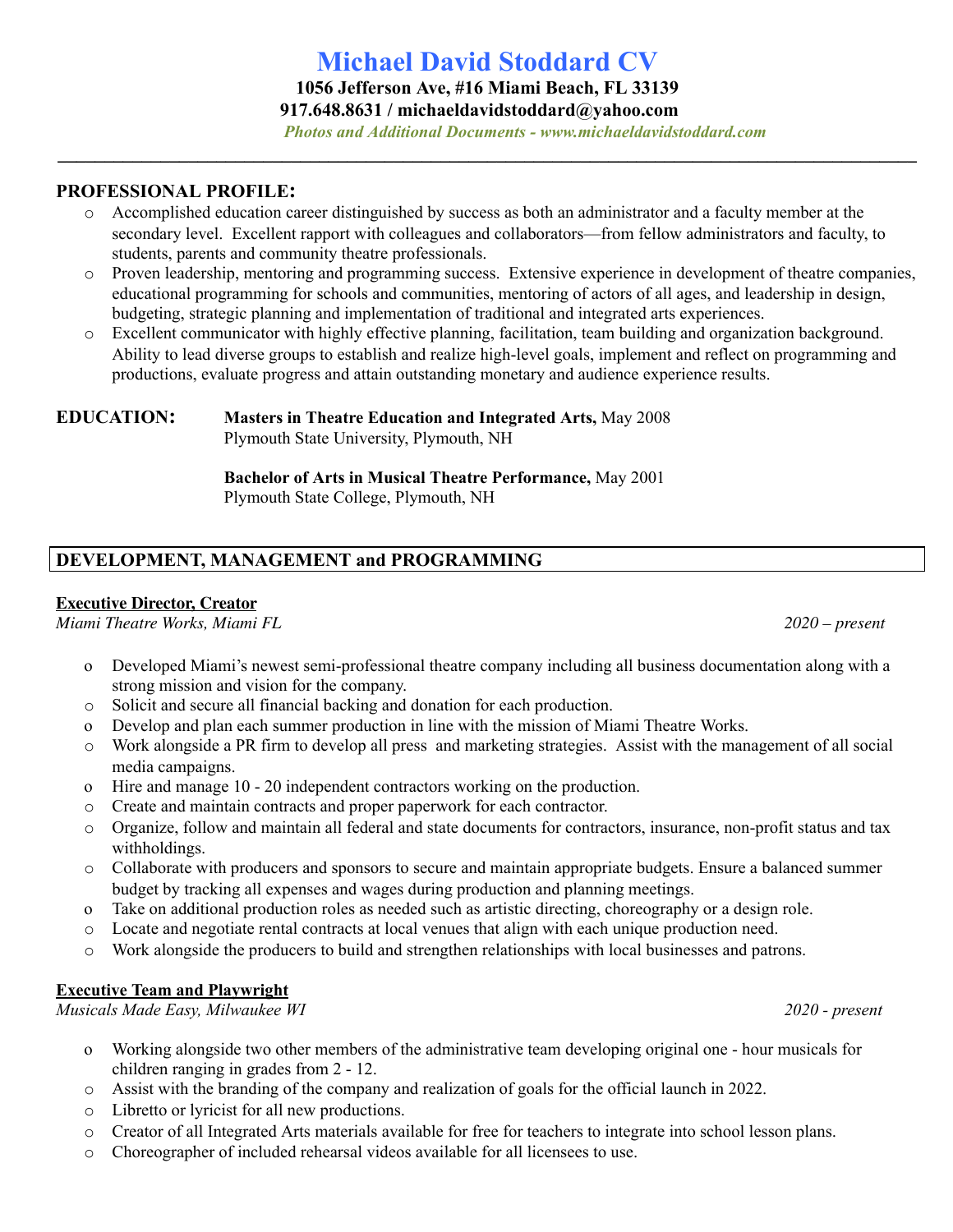### **Creator, Director, Manager of the Summer Community Theatre Works (CTW) Program** *2008-2016*

*Divine Savior Holy Angels High School: Milwaukee, WI*

- o Direct 80 100 show participants ranging from middle school-age students to adults in a full-scale production.
- o Create parent letters and public relations materials to promote the summer program to middle school students across the metro-Milwaukee area.
- o Hire and manage the Theatre Technical Director, Box Office Manager, Summer Interns and Production Assistant.
- o Hire and supervise summer independent contracted production members. *Musical Director, Choreographer, Conductor, Carpenters, Costume, Lighting, and Sound Designer.*
- o Collaborate with the business office monitoring online registrations and fees of all participants.
- o Create and ensure a balanced summer budget by tracking all expenses and hourly wages.
- o Manage marketing, program website and public relations.

### **Theatre Manager**

*Divine Savior Holy Angels High School: Milwaukee, WI 2008-2016*

- o Create and oversee operating budget for the Hansen Family Fine Arts Theatre and attached scene shop (750-seat theatre), the black box Arena Theatre (seating varies) and the Quad (400 seat capacity function room).
- o Monitor and schedule maintenance and repair on the Hansen Theatre, Quad, scene shop and Arena Theatre.
- o Manage the full-time Theatre Technical Director.
- o Manage all outside/community organizations theatre rentals and events.
- o Assist with set-up and running in-school assemblies, Masses, and events in the Hansen Theatre, Arena Theatre and Quad.
- o Prepare and negotiate rental contracts and associated fees with outside community organizations.
- o Collaborate with the Technical director and Maintenance Director scheduling staff members to work outside community events.

#### **Producer / Sole Proprietor**: *Stoddz Productions 2006-2008*

*Stoddz Productions, Manchester, New Hampshire.*

- o Produced, wrote, directed and choreographed Murder Mystery Theatre Tours, Cabarets, and small productions throughout New Hampshire.
- o Managed payroll and personnel contracts for all independent contracted employees.
- o Developed and disseminated all publicity including website, press releases, and advertisement.

#### **Program Director: Friends of the Arts Regional Arts Council** *2007-2008*

*Friends of the Arts Regional Council, Plymouth, NH.*

- o Developed and administered educational programming in schools and communities for children and adult populations.
- o Worked in partnership with other local organizations to facilitate programming serving the needs of social service agencies, recreation departments and civic organizations.
- o Created, developed, and implemented the school program, "Art Encounters," which served a group of 30-35 towns and 54 schools grades K-12 throughout New Hampshire.
- o Developed brochures, researched and negotiated contracts for 8-10 artists per year and set program fees for educational services.
- o Created artists' itineraries, secured their technical needs and arranged all accommodations.
- o Developed educational support materials including Friendly Clues Study Guides and Learning Kits for schools for each of the Art Encounters programs.
- o Solicited sponsorships and wrote grants to secure funding for programmatic needs.

# **ACADEMIC EXPERIENCE:** *Administrative, Directing & Teaching*

# **Director of Theatre**

*Palmer Trinity School, Miami, FL 2016 – present*

- o Direct three full-scale shows a year and one showcase.
- o Sponsor, direct and coordinate all aspects of rehearsal, planning and travel associated with the Junior and Senior International Thespian Troupes and their district and state competitions.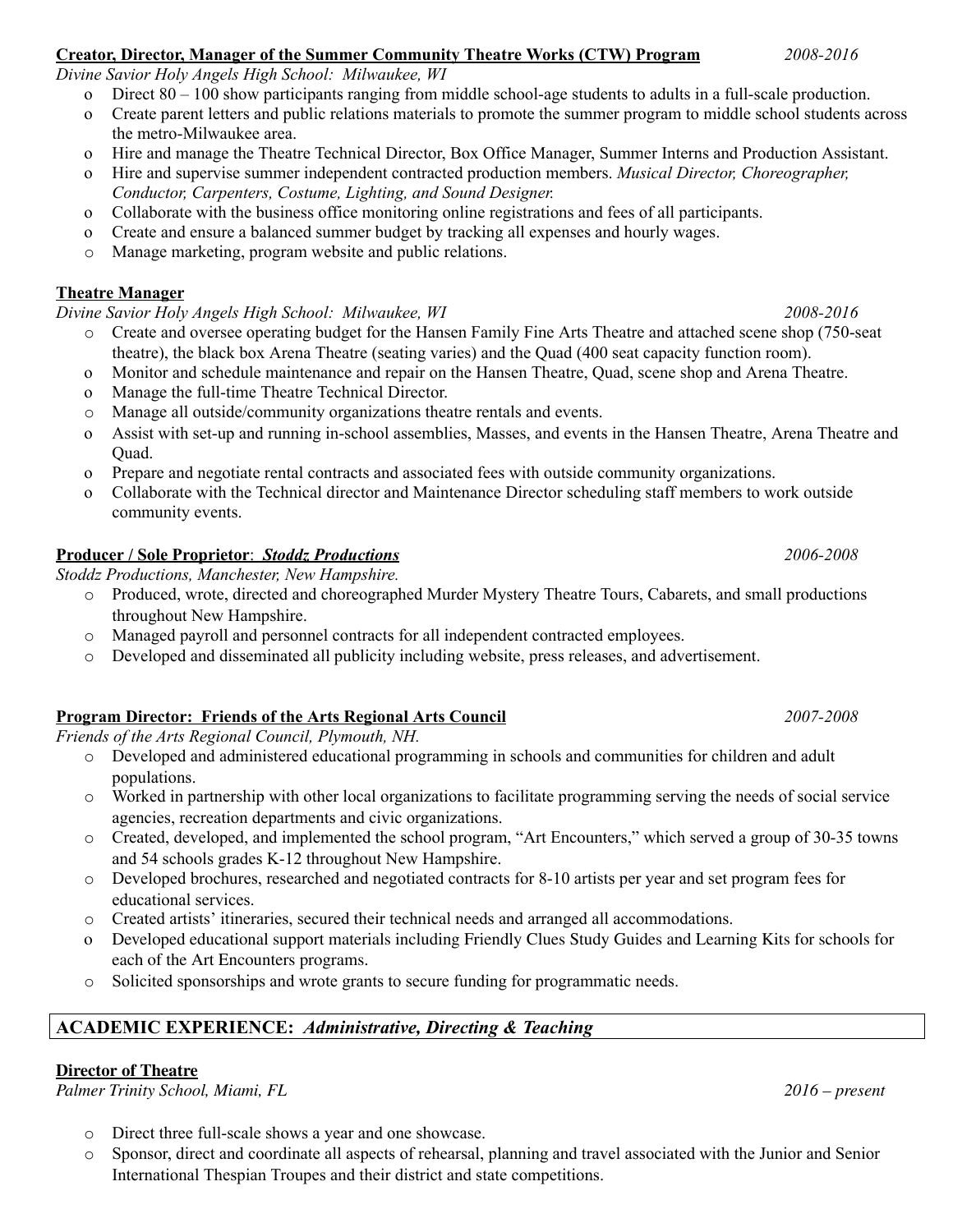- $\circ$  Teach six different levels of acting courses a year for grades  $6 12$ .
- o Hire and supervise independent contracted production members. *Musical Director, Choreographer, Conductor, Costume, Lighting, and Sound Designers.*
- o Create and monitor the annual budget and the specific budget for each production.
- o Manage and negotiate the rental process of professional theaters twice a year for our musical productions.
- o Collaborate with Administration on recruitment and public relation opportunities while helping to manage marketing, department website, public relations and box office for each production.
- o Work with Facilities Manager and Head of School in the early stages of new theater construction planning.
- o Collaborate and manage the parent volunteer organization for each production.
- o Work with academic departments across the school to integrate core academic curriculum into theatre productions.
- o Prepare and serve as a daily advisor to middle school students as part of the school wide advisory program.

### **Professional Artistic Director, Actor and Choreographer:**

#### *2003-present*

*Jean's Playhouse, Split Stage Productions, Interlakes Summer Theater, Nationally*

- o Each summer travel to professional theaters located throughout the country and direct professional artists in full-scale musicals and plays.
- o Collaborate with professional producers, designers, actors and musicians to create a successful production around the specific needs and restrictions of each unique contract.
- o Work with with producers and designers on show budgets ranging from \$5K \$100K

# **Director of Theatre**

*Divine Savior Holy Angels High School: Milwaukee, WI 2008-2016*

- o Direct four full-scale shows a year. *November, March, May, July performance dates*
- o Teach seven different acting courses offered in the school curriculum. *Five classes a year.*
- o Manage the Theatre Technical Director, Box Office Manager and Production Assistant for each show.
- o Hire and supervise independent contracted production members. *Musical Director, Choreographer, Conductor, Costume, Lighting, and Sound Designers.*
- o Create and oversee the budget for four full-scale productions a year.
- o Collaborate with the V.P. of Marketing on recruitment and public relation campaigns for the Theatre Department.
- o Manage marketing, department website, public relations and box office for each production.
- o Collaborate and manage the parent volunteer organization for each production.
- o Work with academic departments across the school to integrate core academic curriculum into theatre productions

#### **Choreographer and Assistant Director : International Arts and Culture Institute** *2005-16*

*International Arts and Culture Institute*, *Plymouth State University, Plymouth, NH*

- o Traveled to Ireland, New Zealand, South Africa, Shanghai and England.
- o Choreographed 30 international high school students in a 45-minute musical in four days.
- o Combined American culture with that of the Maori people of New Zealand to create original choreography.
- o Choreographed and performed an original street theatre production throughout Ireland and England.
- o Choreographed 70 American and 10 South African performers in an original musical

# **Private Acting Instruction**

*Training, Audition Preparation and Realism Emphasis, Miami, FL 2005-present*

- **o** Direct elementary and middle school aged students with methodologies rooted in Hagen and Stanislavski technique.
- **o** Consult and direct professional actors in the Miami area on audition materials and acting technique.
- **o** Coach elementary and middle school aged students in preparation for stage and commercial auditions.

# **Resident Choreographer / Instructor / Assistant to the Director** *2002-08*

*Educational Theatre Collaborative (ETC), Plymouth State University and Youth Training Institute New London, NH*

- o Choreographed ETC's yearly productions with a multi-generational cast of 65-80 people
- o Developed and taught acting and beginning dance classes.
- o Developed workshops for educators on the importance of arts in the classroom.
- $\circ$  Created and taught acting and improvisation workshops to children grades  $3 10$ .
- o Assisted the Director with creative development, auditions and other administrative tasks